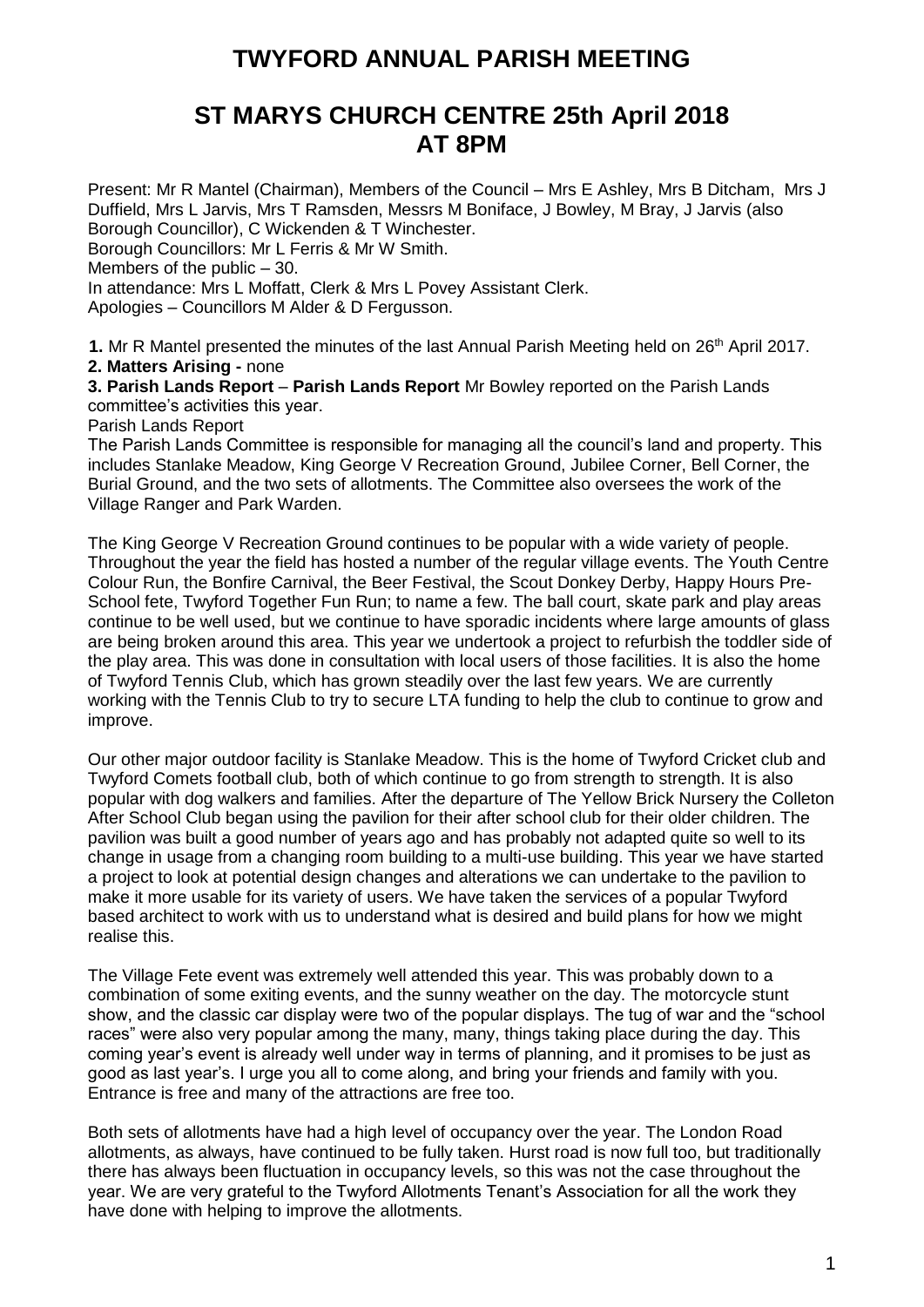The Parish Council's burial grown is filling up and whilst we have expanded the space available it will, inevitably, fill up. We have started a process to look at the possibility of introducing a columbarium. If introduced this will provide a facility for the remains of Twyford residents for many years to come.

On behalf of the Council I would like to take this opportunity to thank the Village Ranger, Park Warden, our cleaner, and the clerk for their hard work throughout the year. I would also like to thank the members of the committee for their time and contributions this year. Finally, I would like to thank all of our gardening volunteers who do a great job looking after Jubilee Corner, Bell Corner, and the Polehampton Close garden; and to Parkers for watering the raised bed on Bell Corner.

**4. Planning and Amenities Report –** Mrs Ditcham reported on the Planning and Amenities Committee's activities for the past year.

Good evening, I am Bridget Ditcham and have chaired the Planning and Amenities Committee during 2017/2018. Our 8 members meet on the first Tuesday of the Month and report to Full Council on the 4th Tuesday of the month. As with all council meetings, apart from confidential meetings, Twyford parishioners are welcome to attend.

Our agenda ensures that the statutory responsibility of the Committee is addressed regularly. We would like to thank Lucy Moffatt, our clerk, for her patience, efficiency and conscientious work during the last year and we welcome Lynn Povey, who has recently been appointed as Assistant Clerk with one of her responsibilities being to clerk the Planning and Amenities meetings and to carry out the requests of the committee.

This report on the work of the Planning and Amenities committee will be in 3 sections. The first being Twyford's role in Wokingham and the effects of legislation, the second section reporting on the regular ongoing work of the committee and the third section will be a brief introduction to neighbourhood planning to be presented by Charles Wickenden.

Part 1

We are all aware of the Government demand to build more homes for the rising population in South East England. Wokingham Borough Council have a Local Plan which guides development of the area up to 2036 and aims to ensure that all considerations regarding development are legal. This local plan is in the process of being updated. 260 potential sites have been identified by landowners in the Wokingham Borough area in the call for sites process.

There are 3 larger sites identified as possible potential areas of development, 1. Grazeley, 2. Barkham Square 3. Around Twyford (this includes Ruscombe, Hurst) W.B.C. has commissioned consultants to carry out a detailed assessment of these 3 areas. Twyford and other villages in the Northern Parishes have responded to consultations with detailed and evidenced comments for each of the sites in our area. We are assured that this "master planning" work is not prejudging the outcome and in fact will be repeated in several cycles.

A decision will be made by WBC members whether to progress on any of the options in Summer of this year. Any development in the northern parishes will impact on Twyford which the transport and retail hub of the area is. When you view the maps of the area it is obvious that most sites are in Green Belt or Flood plain.

It is essential to stress that no sites have been accepted at present.

Twyford Parish Council believes we need to be actively and enthusiastically involved in the local planning process to date we have attended all meetings, workshops, discussions with members and commented in detail on all sites in our area.

To secure the position of the future of Twyford the council are developing a Neighbourhood Plan for our village which Charles will report on later.

### Part 2

Ongoing Regular Work.

We view and comment on all planning applications made in the Parish area, residential and commercial. We see about 9 each month. When considering these we use national and local guide lines as well as our detailed local knowledge of the area.

Until last year we viewed paper plans however now all plans are online and can be viewed by all, so councillors are able to study these before the meeting and then again at the meeting.

You will be aware that all the sodium street lamps have been replaced with LED lamps, Twyford Parish Council had started this process and then joined with WBC to complete the change over as it made financial sense. We are enjoying reduced running costs and improved levels of light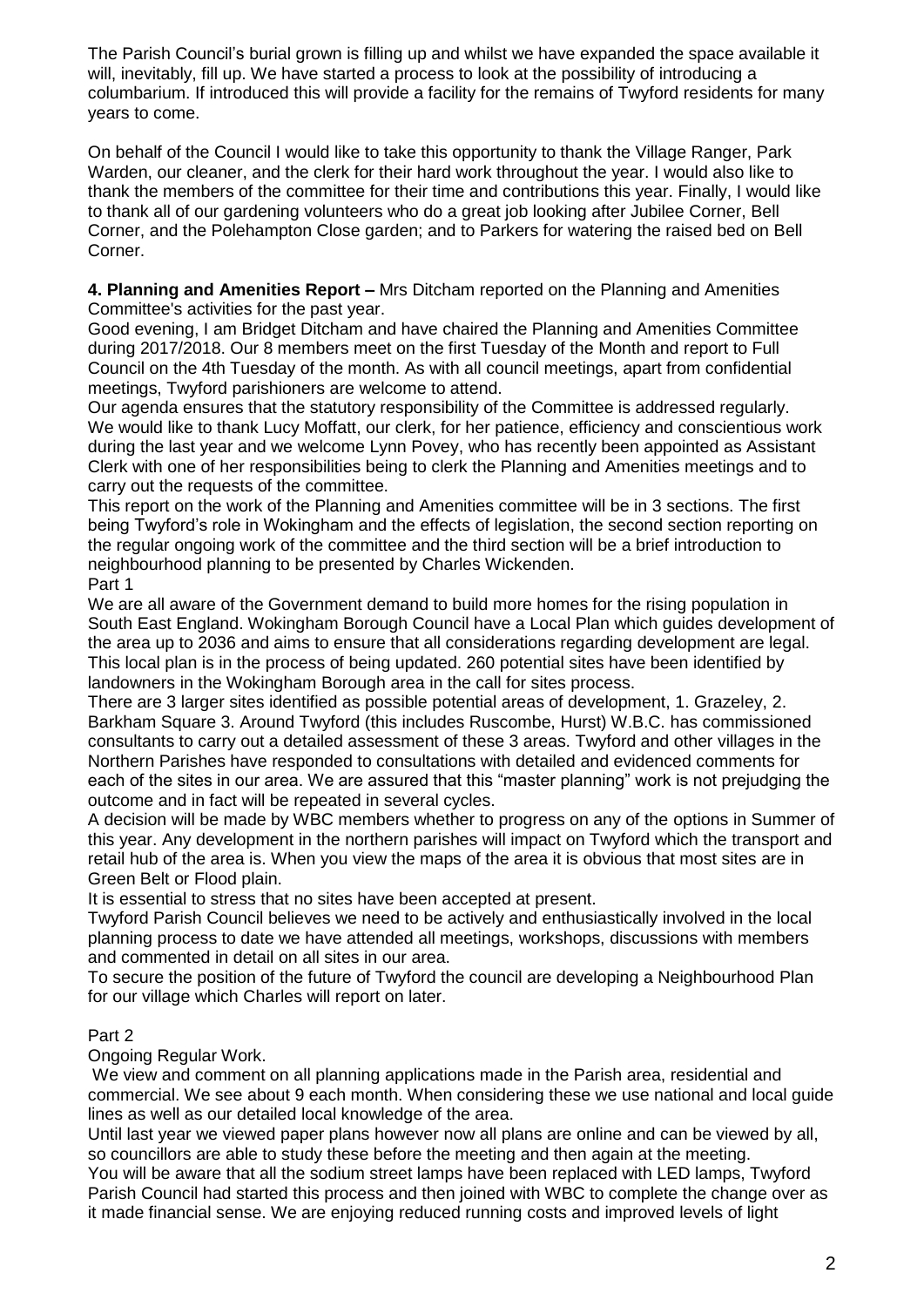pollution but are aware that the system may need adjusting in the future as there are pockets of areas which are not well lit.

We work with Twyford Together to improve our environment and support Twyford in Bloom, you will see an increase in the number of hanging baskets radiating from the centre of Twyford this year funded by Twyford Parish Council.

We continue to be very concerned regarding the high level of air pollution at the traffic lights. We have made suggestions to WBC, we have agreed to the setting up of monitoring equipment which will give times of the highest pollution rates. A report has been published by Wokingham Borough Council but it appears to only suggest monitoring and not action at the present.

Our website has been live for a year now, we have had difficulty when the company managing the site gave up but are pleased and grateful that this is being carried out by councillors and staff. The annual litter pick occurred again this year. The worst areas were Gas Lane and around the top of Wargrave Road. We are all thankful for the work done by Chris and Gerry Wise in organising the Adopt a Street volunteers.

We continue to inform, request, advise, Wokingham Borough Council of potholes, damaged road signs, street lighting failures blocked street drains if you notice any of these you can report them to the clerk or report them directly to Wokingham Borough Council on their website.

We are hoping that new gateway signs will be in place during the summer, these will be low gateway type structures with the Twyford sign and if appropriate a speed limit sign.

I will now ask Charles to tell you about the Neighbourhood plan and your involvement.

Mr C Wickenden reported on the Neighbourhood Plan working group.

I'd like to take a few moments to address the proposed Twyford Neighbourhood Plan. As many of you will know the review of the Wokingham Local Plan which will provide a blueprint for the development of the area to 2036 is underway and as is usual when these exercises are undertaken has generated proposals from developers including significant ones in the Twyford area. This has prompted many of the local Parish Councils in the Northern Parishes to engage with their communities to understand what local residents, businesses, workers and other users really want for their area. This is not to agree or support new proposals but it is important that the local community has a voice in this process and one of the most effective ways of achieving this is through a Neighbourhood Plan which if successful, will be a statutory document that has to be taken into account by planning authorities. The Parish Council is keen to conduct a Neighbourhood Plan that could provide a better focus and more local control of things like the types and demand of housing as well as specific rights over the management of important amenities such as the conservation zone, green spaces, car parking and importantly the possibility of bringing extra funding for those village amenities. It will probably take a year or more to complete the plan which will be put to the test of residents by a referendum and it will take the support of the wider community to ensure maximum possible engagement. We are looking for volunteers to join us and some of us will be available after this meeting to discuss the sort of things we are hoping to do. We're also holding a kick-off meeting at Loddon Hall at 7:30 pm on the 23rd May to explain more to those with an interest in Twyford and to seek their help. It will require a range of skills and interests and all contributions large or small will be valuable. So please let me know and or come along in May if you feel you would like to lend a hand. This is one of the most important ways that you can influence the future of our community and ensure that we have the village we want. Thank you for your support.

#### **5. Financial Report-** Mr Winchester reported.

May I start with my thanks to the clerk and Finance Committee members for their hard work during the year.

I refer you to the sheet of paper circulated showing the Council's budget for 2017-2018, the actual expenditure for 2017-2018 and the council's budget for 2018-2019. Please note that the headings on the left-hand side refer to the figures for 2017-18 and the headings on the right-hand side refer to the 2018-19 budget.

Our expenditure was £109,895 against a budget of £121,765 with income of £47,177 against a budget of £43,065. Our net expenditure was £62,718 against a budget of £78,700. In addition,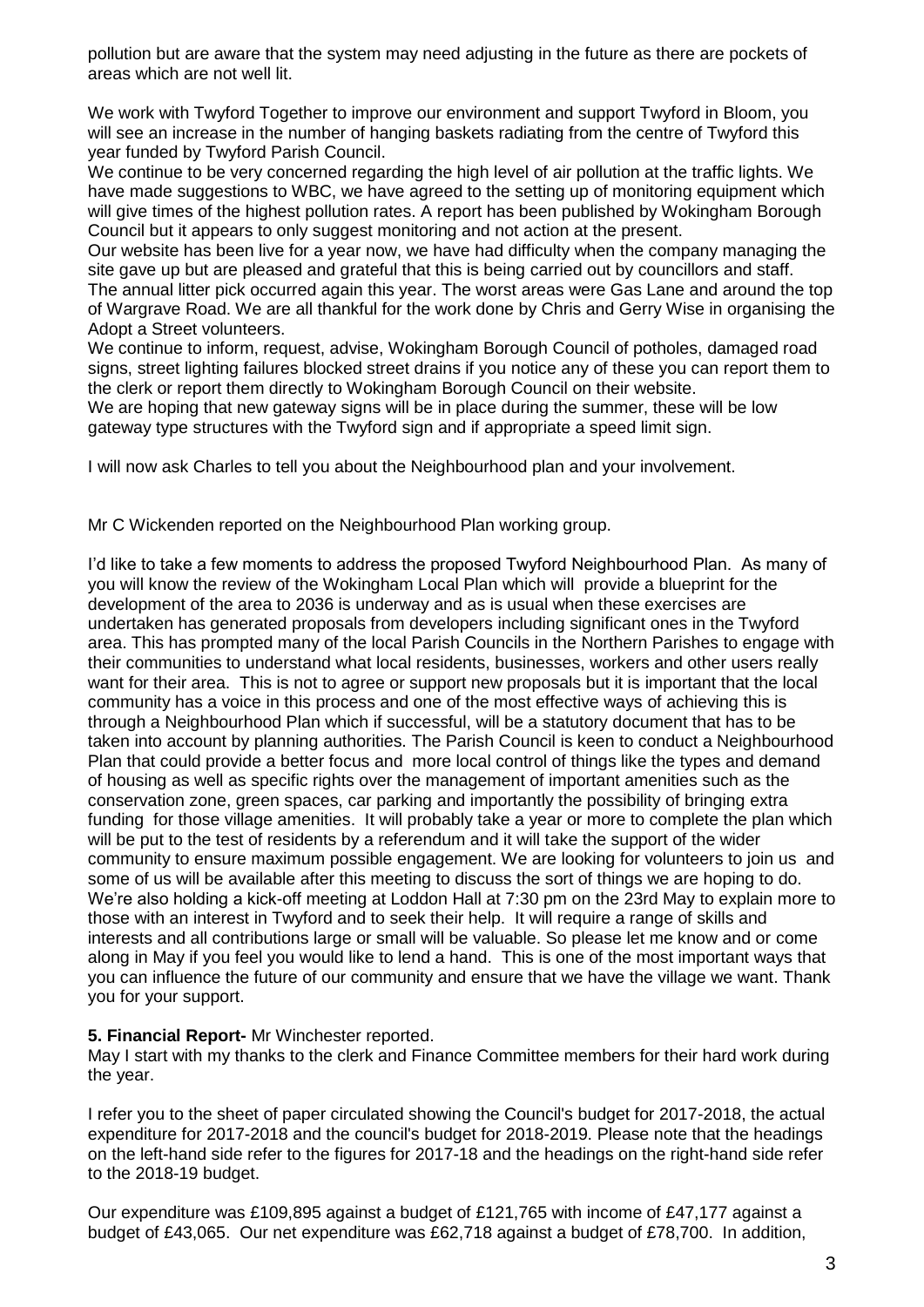£42,655 has been spent on refurbishing the King George V toddler playground, £983 on temporary allotment fencing and £885 to purchase a new office photocopier. These are capital works and Civil Infrastructure Levey works carried out over the year.

Our total budget for 2018-2019 is £126,205, we have a predicted income from rents and fees of £44,040 and are precepting for £81,645.

The budget means that the owner of a band D property pays £27.17 this year. To this is added £182.28 for the Thames Valley Police, £64.36 for the Royal Berkshire Fire and Rescue Services, £97.76 Adult Social Care and £1,336.13 for the Wokingham Borough Council, making a total council tax payment for a band D property this year £1,707.70.

The average council tax for a band D property across the borough is higher at £1,741.03.

This puts Twyford at position no.10 with the highest council tax for a band D property being Woodley at £1,787.24 and the lowest Swallowfield at £1699.72.

(Looking at our total precept of £81,645 this is in position no. 10 with the highest precept of £1,101,119 in Woodley at no. 1 and the lowest precept of £19,984 in Swallowfield at no. 17.).

The Parish Council continues to use the income from its investments to assist local groups with grants. This year the council has made grants to Citizens Advice, Twyford Comets – Dutch Exchange, Twyford Twinning Association, Twyford Youth & Community Centre (Youth Worker contribution & D of E) and ARC. A total of £3,400 was given in grants this past year.

Mr Winchester introduced Mr J Jarvis, Chairman of the Twinning Association who reported on Twinning.

In May/June 2017 Twyford Parish Council called a meeting for the purpose of exploring whether Twyford residents and clubs would be interested in Twinning with a Town in Northern France called Cuincy. These meetings unanimously endorsed this suggestion.

In September/October the Twyford Twinning Association was formed and began discussions with the Cuincy Twinning Association.

Gordon Holmes, Deputy Chairman, and I visited Cuincy in early November 2017 to discuss the Twinning of Twyford with Cuincy and we were met by the Marie of Cuincy and a full team of promoters. We went through what would be required and we found Cuincy most receptive to our suggestions. We were entertained by the team in Cuincy and visited so many places of interest that we felt overwhelmed by their generosity and vigour. We agreed to finalise the terms of the agreement and charter between our two villages and arrange for a meeting in Twyford in March to sign an accord between us.

Gordon Holmes progressed the details of this visit by Cuincy and a date for signing was fixed for the 24th March 2018. This was agreed by all parties and we sent out appropriate invitations and arranged an itinerary to match that given to Gordon and I on our visit in November.

The team from Cuincy arrived on the 23rd March 2018 and we proceeded to welcome them into our homes and to entertain them with the various clubs and associations in Twyford. This culminated in the signing of the Twinning Charter at the Twyford Youth Centre on Saturday morning where all agreed that the ceremony went without a hitch. We are now officially twinned with Cuincy.

We now have a further meeting arranged for June in Cuincy to sign the accord in their village and I understand a full team will be visiting from Twyford.

We have further arranged for a Twyford Twinning Association visit in November 2018 to celebrate the 100 year Anniversary of the ending of the First World War. This will be held at the British War Graves Cemetery in Cuincy.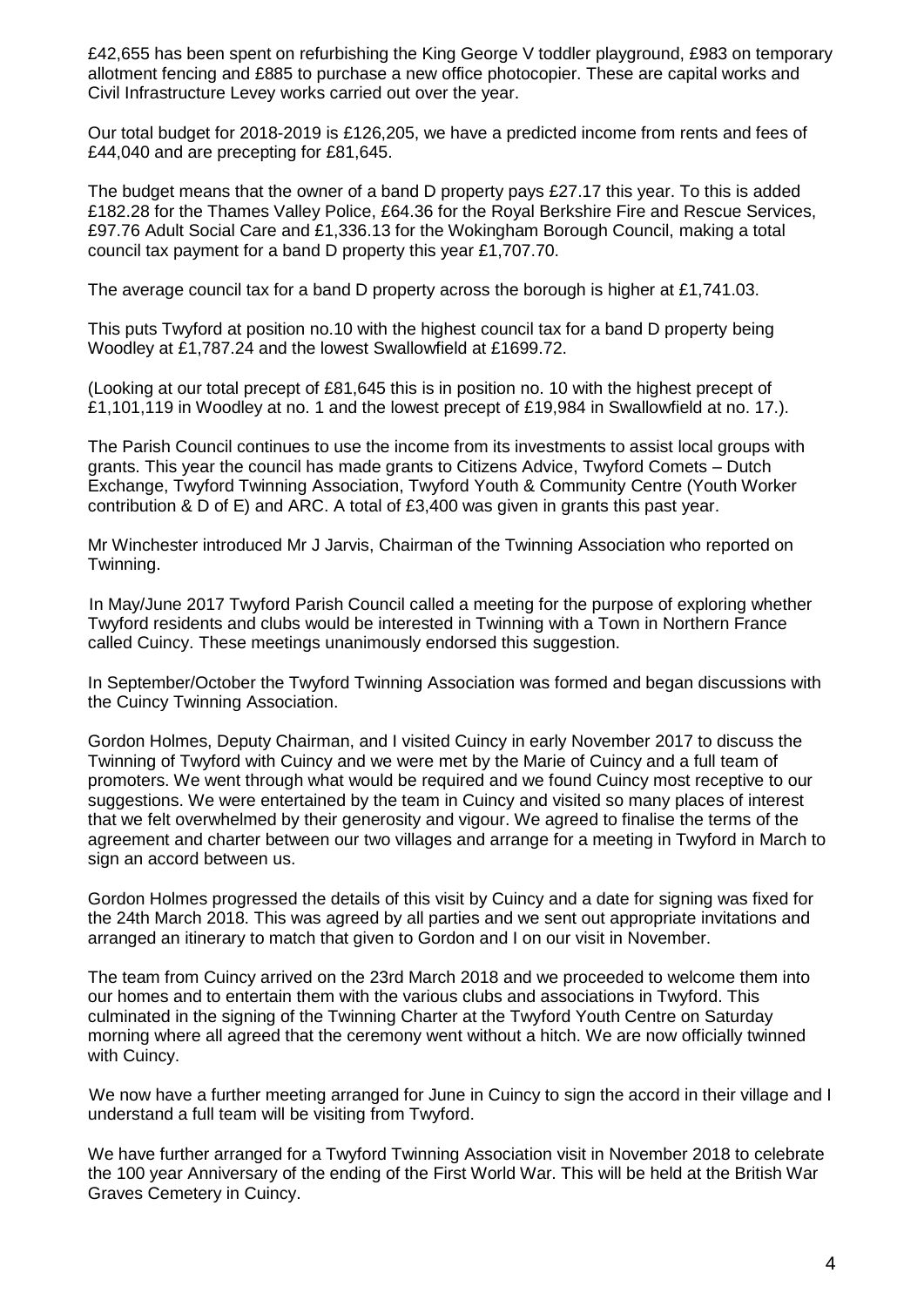We have now handed over the baton to the various clubs and associations in Twyford to arrange exchange meetings to further foster this twinning.

Finally I would like to give my especial thanks to Gordon Holmes who put in a large amount of administrative work in ensuring that the whole weekend went without any glitches or disasters.

#### **6. Parking Advisory Committee Report** Mr Bowley read Mr Fergusson's report.

May I start with my thanks to the clerk and Parking Advisory Committee members for their hard work during the year.

The Parking Advisory Committee was set up to investigate parking issues in Twyford and report back to the Full Council with any recommendations on improvements to parking in the village.

During 2017 a number of surveys of parking around Twyford were undertaken by both members of the committee and members of the public to gain an understanding of the potential parking issues.

The results of these surveys were collated into a draft report.

The Parish Council has now redirected it's attention to the preparation of a Local Plan for the Parish in order to provide the Parish guidance on the management of potential increase in housing in the Northern Parishes.

It is expected once the outcomes of the Local Plan and the WBC future land supply for housing in the Northern Parishes are better understood then the Parking Advisory Committee will resume its investigation into parking needs in Twyford.

#### **7. Borough Council matters –**

**Reported by Borough Cllr Lindsay Ferris.** There have been two issues in Twyford that have caused more concerns than any others over the past 12 months.

The first is the real threat from the potential development of up to 3500 houses on Green Belt land in Ruscombe. The CPRW petition with over 2000 signatures was presented at the 22nd March Wokingham Borough Council Meeting. The size of this petition means that there will now be a public debate on this topic. It has been suggested to the Council that the debate should be held in the Northern Parishes area, for example at Loddon Hall. We await a response from the Council on this.

In addition to land in Ruscombe there are a number of areas within Twyford Parish that are also under threat from development. This includes Loddon & Bridge Farms, Stanlake Meadow, the Allotment area in Hurst Road and some others. The Council has set up a Master Planning activity for three sites including Ruscombe. It is my understanding that the various options being proposed within this Master Planning exercise will be out for public comment somewhere around June time.

The second area relates to the introduction of Civil Parking Enforcement last October. Whilst the concept is appropriate, there have been a number of serious issues that have come to light since it's launch. We have issues relating to Resident Parking Permit areas and how to deal with visitors and local businesses who come to a property in such an area and other related issues. A number of local residents have had parking tickets and so have local businesses.

In addition we still have the problem of commuter parking and inconsiderate parking in general to deal with. On that front I have registered 14 roads in Twyford with the Council as having continued commuter parking problems. The roads include Broad Hinton, Wessex Gardens, Hermitage Drive, Colleton Drive and others.

I understand there is to be a paper presented at the June WBC Executive Meeting relating to issues arising from the introduction of Civil Parking Enforcement. I have as yet not seen any of the proposals, but have provided a number of suggestions."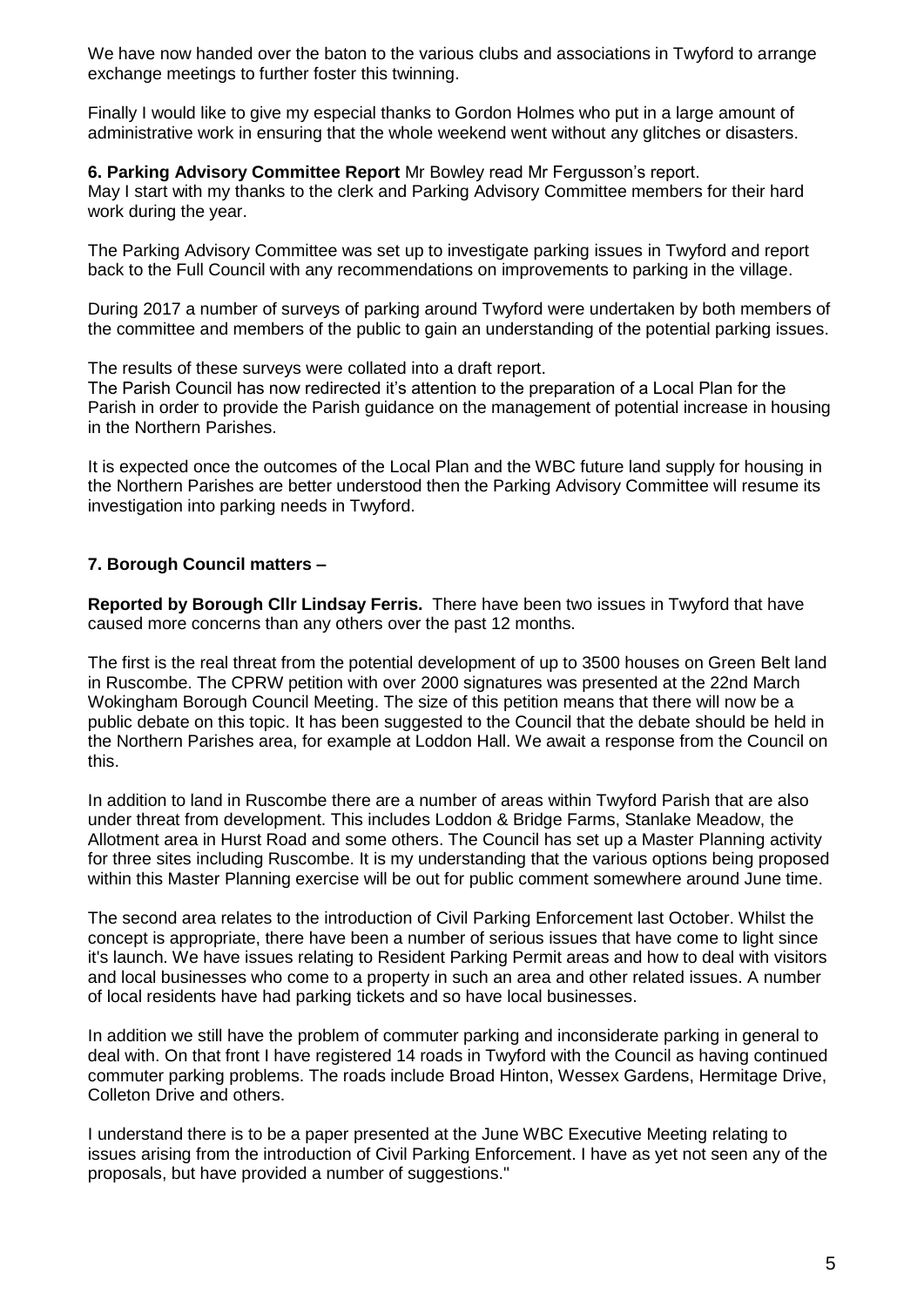#### **Reported by Cllr John Jarvis.**

Wokingham Borough Council has built one new Secondary School and is in the process of building seven new Primary Schools. These schools will take the additional children from the new housing being built in the four number Strategic Development Locations currently under construction. In the last year Wokingham Borough Council have seen over 500 Number affordable homes being built for our residents of which 120 Number were built by Wokingham Housing Ltd. which is a wholly owned subsidiary of Wokingham Borough Council. The current requirement for over 800 homes being built every year from now until 2036 will see the need for further schools in the Borough and these will be built into the infrastructure requirements of the Local Plan Update.

Wokingham Borough Council has successfully defended 74% of all Planning Appeals which were deemed either unsuitable or unsustainable some of which were in Twyford. This shows that the decisions taken by the Planning Committee to maintain a rural Wokingham can be defended at appeal. Most of those that were lost were due to the problem over a Five Year Housing supply. This has now been rectified and Wokingham currently has a 6.8 year housing supply.

Wokingham Borough Council has built two new roads and two new railway bridges. We are also going to build four new by-passes in the next 3-4 years costing some £124M. This amount is being for out of either Section 106 or CIL monies from the developers with no cost to Council Tax payers in Wokingham. Wokingham Borough Council have recognised that parking around the four railway stations is causing residents parking problems with the roads around Twyford Station being the worst affected and they are investing £4.5M in new Park and Ride schemes to ease these concerns. The introduction of Civil Parking Enforcement last October has seen a large increase in the number of Penalty Tickets being issued for illegal parking which is benefitting local residents. In September we will be reviewing the effect of CPE and altering and adjustiong local Traffic Regulation Orders.

With respect to adult social care I am pleased to confirm that Wokingham Borough Council have an effective and unique convalescent programme for those of our residents who are unable to be discharged from hospital direct into their own homes. We are able to look after these vulnerable residents until they are able to return to their own home thus reducing bed blocking. We outperform our neighbouring aquthorities in this regard. I am also able to confirm that not one family requiring council accommodation has been housed in temporary accommodation for more than 12 months with most being permanently re-housed within 6 months.

Wokingham Borough Council has decided to maintain weekly reuse collections for the foreseeable future. We are also introducing collection of food waste from next year which will see us re-cycling around 50% of the waste in Wokingham thus both reaching our target and avoiding the £500M potential fine for not recycling a minimum of 50% of all waste in the Borough.

Currently the Regeneration of Wokingham is proceeding and will be completed during 2019. We are currently estimating that the income from the redevelopment of the Town Centre and Elms Field will exceed the cost by around £1M per annum. This amount will be used to fund services in the Borough thus reducing the Council Tax to all residents. I would note that the cost of this work is being funded by income from Section 106, CIL monies and government loans with the loans being repaid from sales and rental income. The Council Tax payers in the Borough are not paying for any of these works.

Wokingham Borough Council have borrowed £100M from the government loan board to invest in local property and businesses generating an expected income of £2M to £3M per annum which will be used to keep the Council Tax levels down for all our residents.

Finally I am able to confirm that a Partnership has been set up between Wokingham Borough Council, Twyford Parish Council and the Polehampton Charities to progress the building of a Twyford Community Hub at The Old Boys School and I am confident that this project will now commence.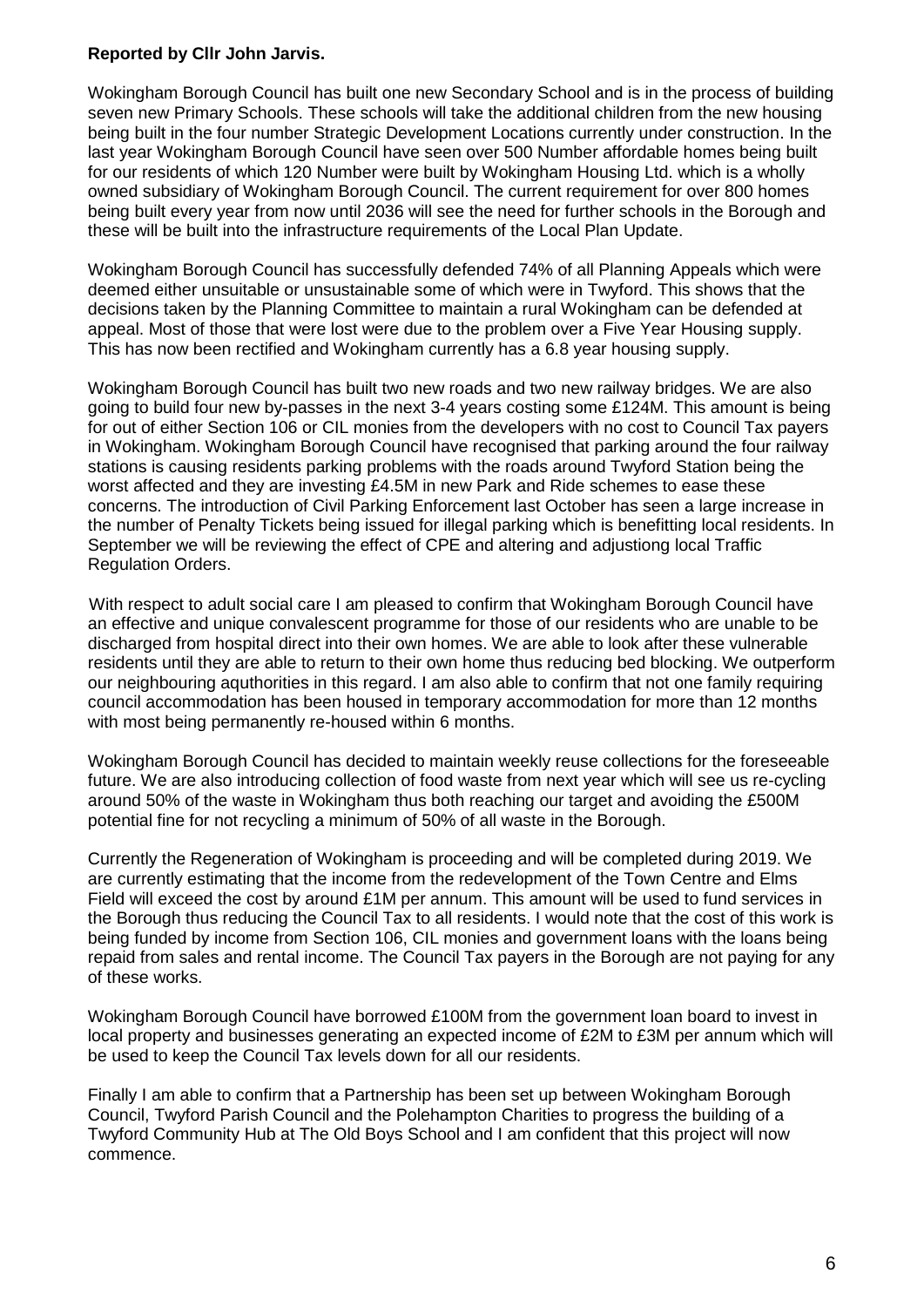**Reported by Borough Cllr Wayne Smith.** It has been a very challenging year with the need to update our WBC "local plan" regarding future development- 2026-2036.

Local councillors were united in forming "CPRW" "Protect Rural Wokingham Campaign" and went on to a have a number of events in Twyford to highlight the potential new developments in Ruscombe which would have a serious knock on effect on Twyford.

A number of key stakeholders along with myself from Ruscombe/Twyford attended an all day session on March 10th, this was part of the "master" planning process to discuss the proposed developments and understand local views/concerns etc, Output from the morning session was very clear, building on our " Green Belt" would not be supported and it should be protected for the future generations.

We are expecting a formal update from the session on April  $30<sup>th</sup>$ . Its always been clear to me the only way forward for Twyford and Ruscombe is to develop their own "Neighbourhood Plans" they can then help shape the future of 2 very important villages. Ruscombe and Hurst have already started the process. I would urge Twyford to do the same, it's important we hear from as many residents in Twyford as possible. Neighbourhood plans need to consider various aspects not just house building...for example

**Business Schools** Transport- rail, buses, cars- how do we deal with Station parking? Shopping- does Twyford need a modernisation programme Protecting our "green spaces" Building the right type of housing

I'm already leading on the plan for Hurst and would be more than happy to help TPC with theirs. **8. Chairman's Review of the Year-**Mr Mantel reported-

We are now starting the last year of this council, which was elected in 2015. New elections will take place in May 2019.

During the year 3 Parish councillors resigned, namely Mr David White, Mr Charles Smith and Mr Richard Morris. I thank them all for their work on the council, Mr Richard Morris for his work as chairman of the Parking Advisory committee, Mr. Charles Smith for his work on the Neighbourhood Action group and Mr David White for his work as the Twinning representative. I am pleased to say that Mr Smith will continue as a member of the Neighbourhood Action Group.

The council co-opted 2 new member, Mrs Jo Duffield and Mr Martin Alder. I hope they will find their work on the council rewarding and enjoyable. There exists 1 vacancy on the council, which will be filled by co-option.

We also welcomed our new Deputy Clerk this year, who is settling in well.

I enjoyed meeting the Mayor of Cuincy, during a recent visit by 5 representatives of Cuincy and look forward to visiting Cuincy next month.

For some years our vice-chairman, John Bowley, has attended a Community hub working group. This dealt with the refurbishment and extension of the old Polehampton Boys School in Polehampton Close. It would incorporate a new library. Lack of funding meant slow progress.

Separately a month ago the chief Executive called a meeting in Twyford. She wants to draw up a report on the project and a further meeting is planned for next month. Twyford Parish council will attend and we shall see the outcome of her report in due course.

I would like to thank our clerk Mrs. Lucy Moffatt and Assistant clerk Lynn Povey for their help to me and all councillors during the year.

Now we come to our last agenda item.